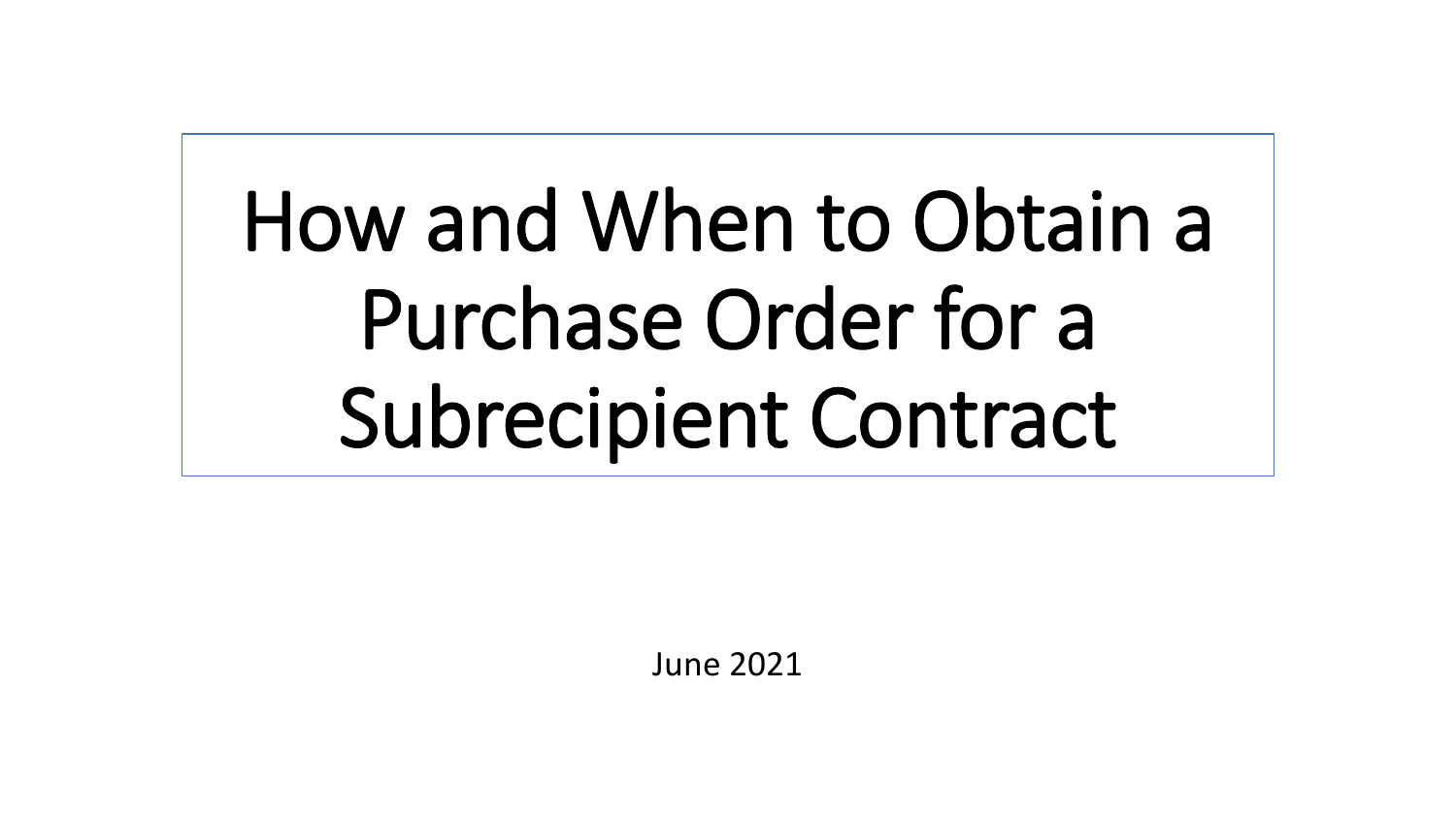# Sponsored Programs (SPA)

- 1) NEW SPA will no longer wait for a PO# to be obtained to submit fully executed documents to a subrecipient. The agreement will be sent to the subrecipient "To Be Determined (TBD)" in the PO# field.
- 2) When SPA has a fully executed subrecipient agreement, it will be sent to the subrecipient, the requestor and the PI (NOT SSAS).
- 3) After administrators receive a fully executed agreement, a requisition for a purchase order can be submitted in Quantum. (Instructions follow)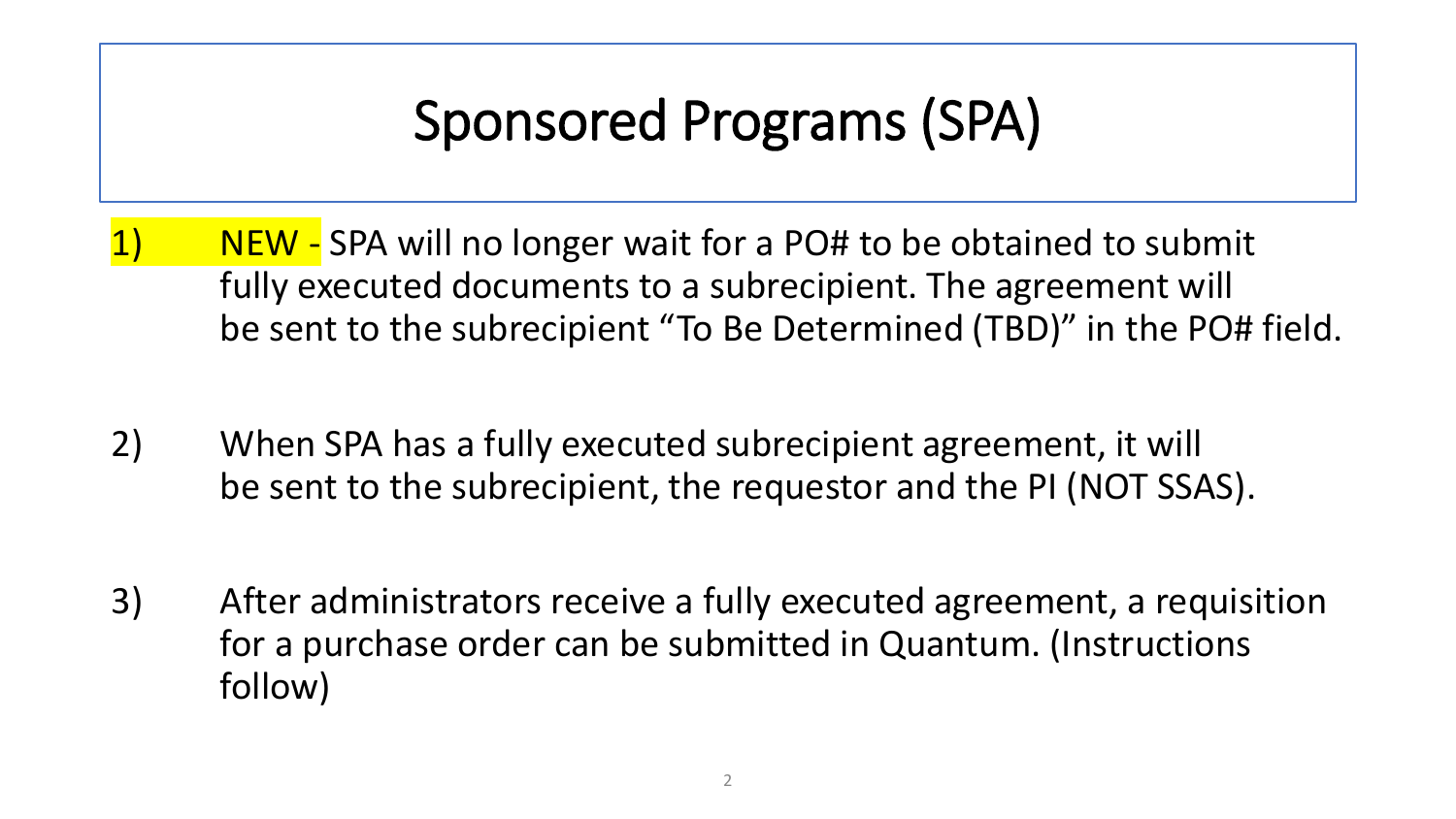#### How to Request a Purchase Order (PO) Number from Strategic Sourcing (SSAS)

NEW - AFTER an agreement has been signed by subrecipient and SPA

- 1) Submit a requisition in Quantum completing the subrecipient requisition form:
	- EXAMPLE: Time Period Start = 8/01/2020 Time Period End = 7/31/21 UMB PI= Jane Smith Subrecipient PI = Joe Smith Subaward Request # 1234 PO# = **LEAVE BLANK** Federal  $ID# = xxxxxxxxxx$ 
		- ADDRESS = 123 Main St. Anywhere, USA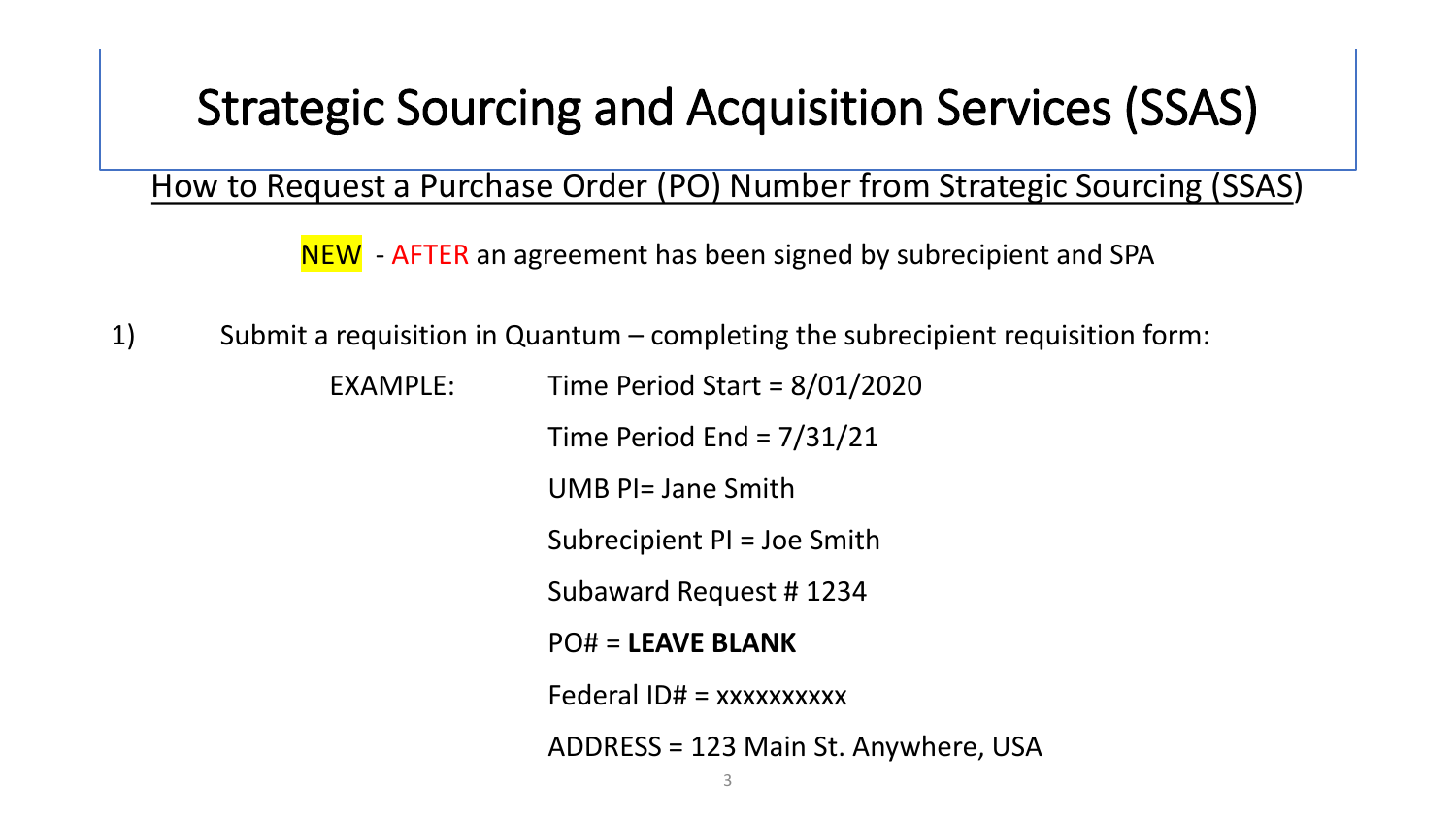How to Request a Purchase Order (PO) Number from Strategic Sourcing (SSAS)

*Con't* 

- 2) Attach the fully executed agreement to the requisition. NOTE a requisition without a signed agreement will be returned .
- 3) The DESCRIPTION LINE on the requisition must include the Subaward Request#

Example: Subaward Award # 1234 – Univ. of Colorado

- 4) NOTE to BUYER = Signed agreement/amendment attached
- 4) Strategic Sourcing will process the requisition into a PO
- 5) A completed purchase order notification will be sent to the requestor via Quantum
- 6) NEW **Department/requestor notifies the subrecipient vendor and SPA of the purchase order no.**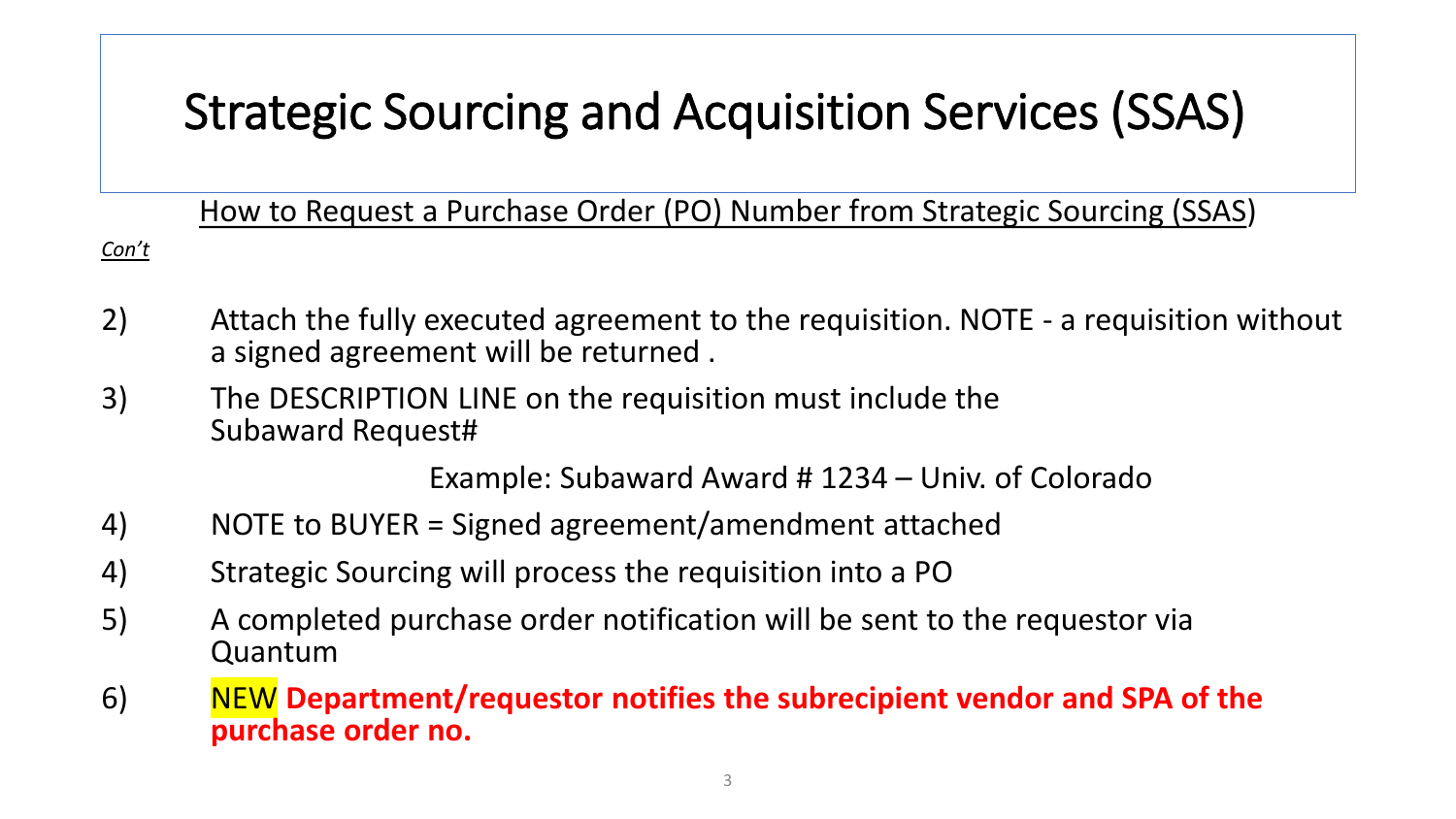#### How to **Add Funds** to a purchase order **(Change order**)

**AFTER** an Amendment/Modification has been signed by SPA

- 1) Requestor submits a change order requisition in Quantum
- 2) Requestor attaches the signed amendment/modification to the requisition NOTE - a requisition without a signed amendment/modification will be returned
- 3) Submit the requisition to SSAS
- 4) Strategic Sourcing (SSAS) will process the change order
- 5) A completed change order notification will be sent to the Requestor via Quantum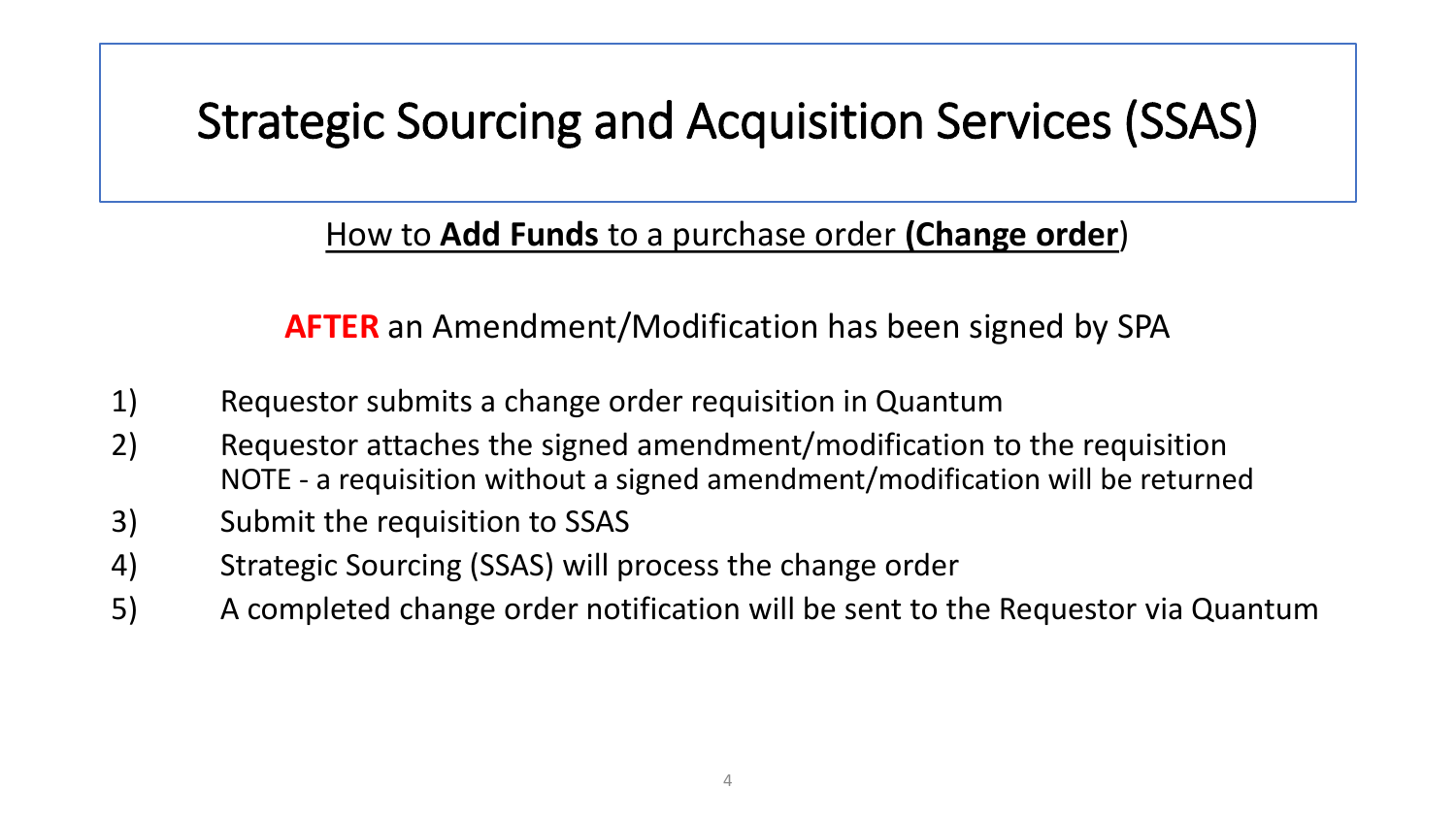#### How to **Extend the Period of Performance** to a Purchase Order (No additional funds)

#### **AFTER** an amendment/modification has been signed by SPA

- 1) Requestor sends an email to Strategic Sourcing subrecipient po@umaryland.edu
- 2) Attach the fully executed (**signed)** amendment to the email
- 2) Strategic Sourcing will process the change order
- 3) A completed change order notification will be sent to the Requestor via Quantum